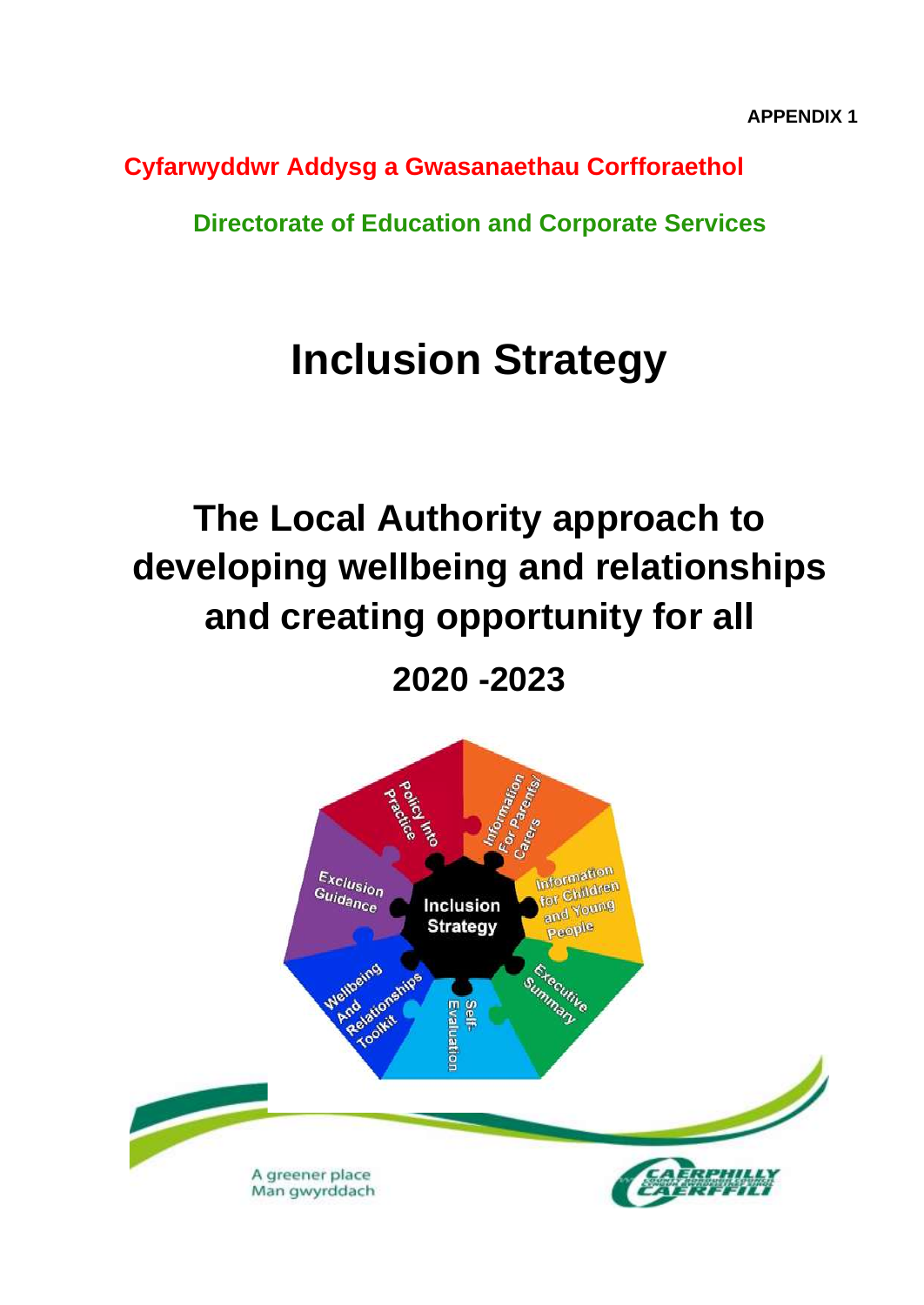# Contents

- 1. Introduction
- 2. Context
- 3. The Inclusion compendium
- 4. Aims developing a whole school approach and targeted intervention
- 5. Definitions inclusion and wellbeing
- 6. Philosophy, principles and values
- 7. Vulnerable learners
- 8. Wellbeing
- 9. Relationships and Behaviour
- 10.Exclusion
- 11.Partnerships
- 12.Monitoring, Evaluation and Review
- 13.Training
- 14.Appendices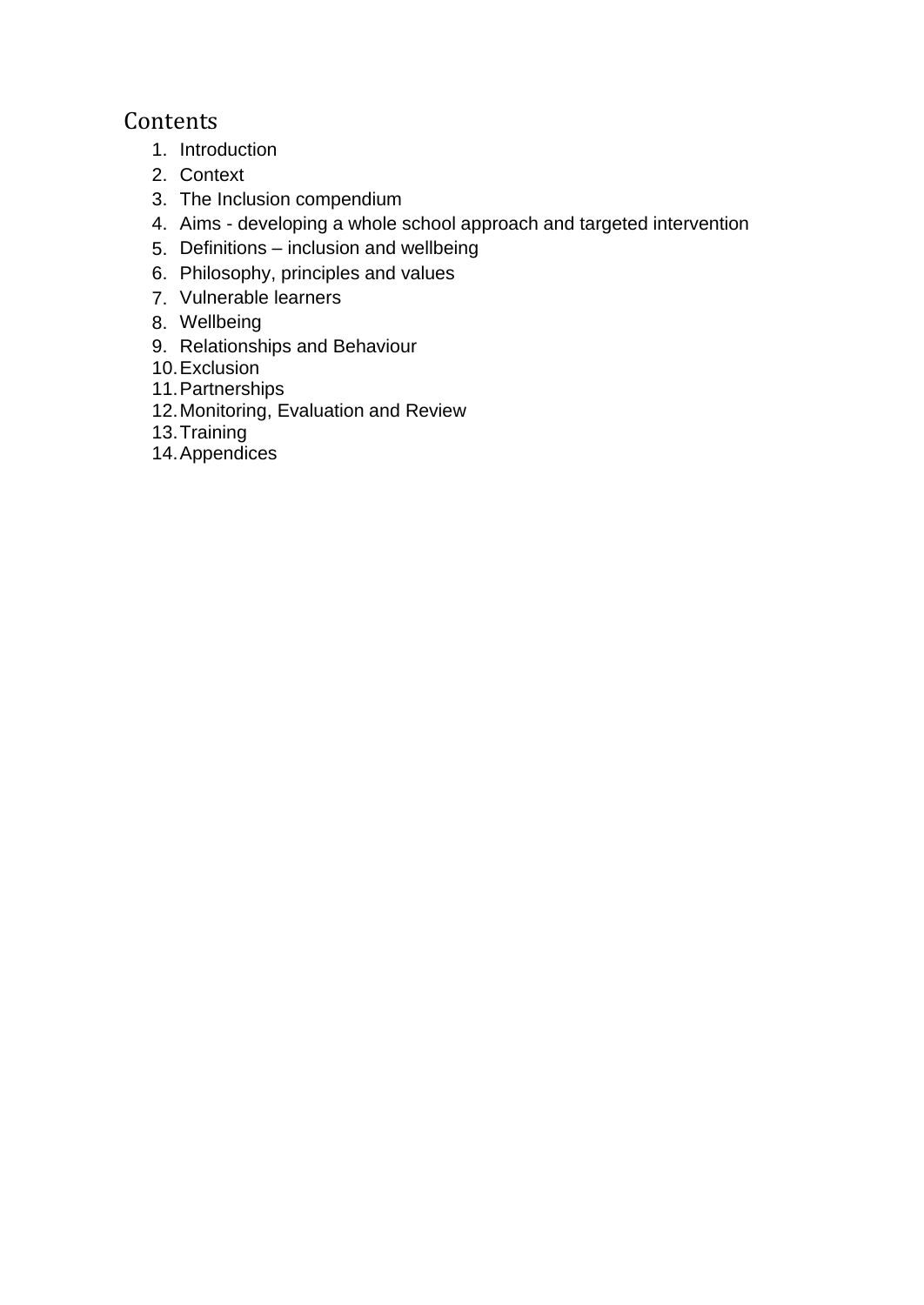## **1. Introduction**

The Local Authority (LA) is committed to ensuring that all leaners have equality of opportunity, and recognise the rights of all children to receive high quality education, no matter where that education may be delivered (as set out in the United Nations Convention on the Rights of the Child (Article 28)).

Research identifies several factors that are essential when considering positive outcomes for children. Of critical importance is their wellbeing and securing parental engagement. As identified by Estyn (Community Schools: families and communities at the heart of school life (2020)) schools that best support disadvantaged and vulnerable children place the wellbeing of every child at the heart of their work. Schools also recognise parental and community engagement as integral to improving the wellbeing and achievement of children. Estyn have identified that where schools develop in this way there is a strong focus on providing a safe and nurturing environment where children and staff feel secure.

Estyn (report above), Healthy and Happy (2019) and Knowing your children - supporting children with adverse childhood experiences (2020) reinforce that strong partnerships are integral to improving the wellbeing and achievement of all children. The LAs approach to inclusion is building on the existing partnerships with schools, providers, families and other agencies to ensure that partnership work is placed front and centre in supporting the wellbeing of children. As outlined within this strategy and the associated guidance the LA is committed to supporting a whole school approach to wellbeing and ensuring that children and parents / carers have their voices heard.

Education in Wales: Our National Mission (2017-21) also refers to the role of strong and inclusive schools where the commitment to excellence and wellbeing is an enabler to curriculum reform.

The LA recognises that in schools that support their vulnerable and disadvantaged children successfully, staff track the wellbeing of individual children carefully. This helps schools to quickly identify individuals or groups of children that need additional support, to help them address barriers to their engagement in school.

Inspection reports for schools in Caerphilly over the last four years acknowledge the central focus on wellbeing and the systems of tracking and monitoring.

Estyn 'Effective school support for disadvantaged and vulnerable pupils' (2020) recognises that *leaders in effective schools realise that they cannot work in isolation to support vulnerable and disadvantaged pupils. The most successful schools know their community well and work closely with other agencies and services that will benefit their pupils and their families.* 

This strategy focuses on a partnership approach that aligns clearly with this. The LA is engaged in partnership working at many levels to ensure a collegiate and collaborative approach to supporting wellbeing and understanding the needs of vulnerable learners.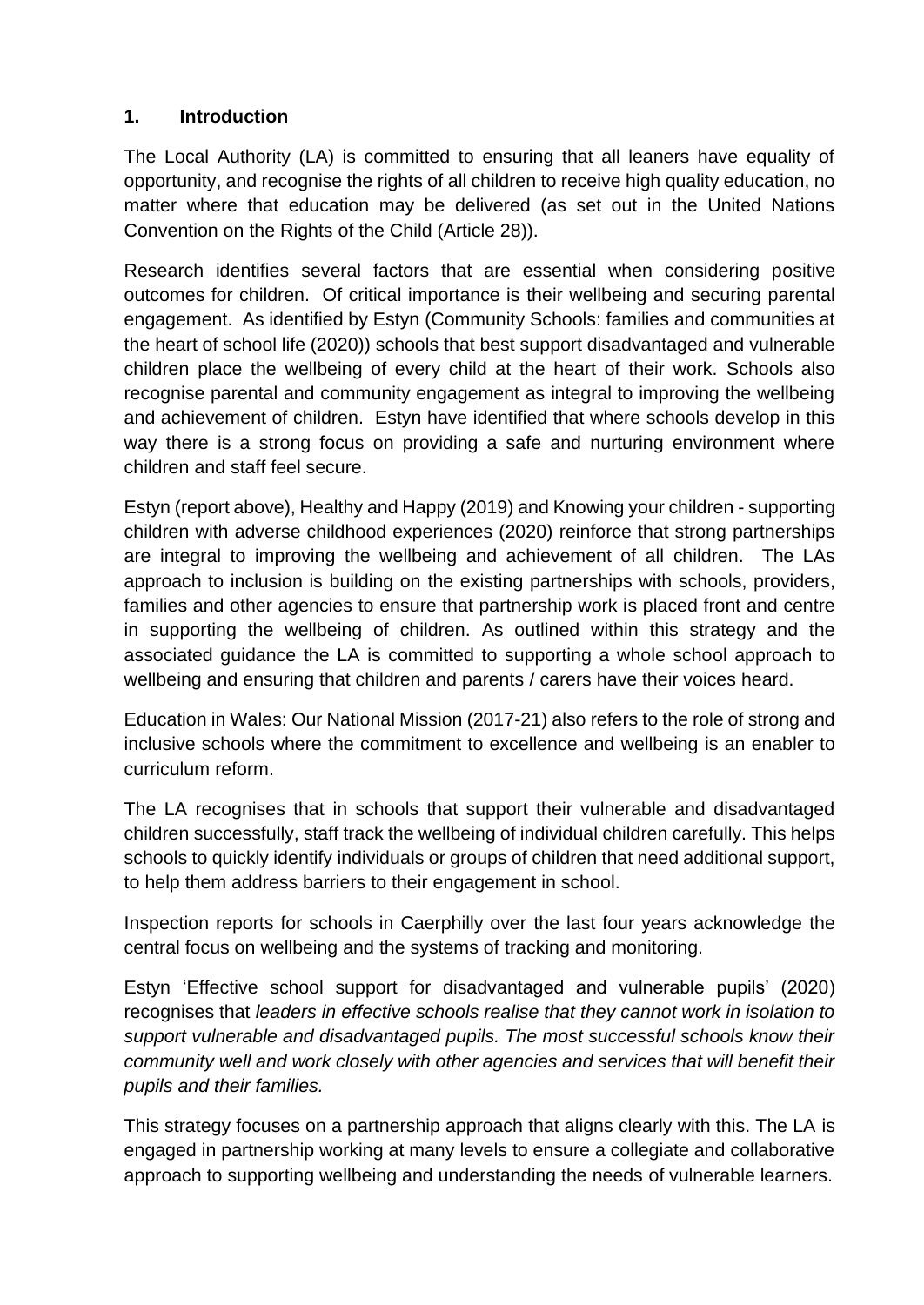The Office of the Police and Crime Commissioner for Gwent 'Understanding The Triggers' (2021) report focuses on the link between vulnerability, criminality and exploitation. Although this focuses on a small sample there are key lessons for education within the report such as the need to adopt an early intervention and prevention approach when working with vulnerable children and the importance of joint working and information sharing.

There is a strong focus on implementing inclusive, multi-agency practice and working together to promote inclusion and wellbeing, thus developing whole school and LA approaches which in turn improve attendance and reduce exclusions for all children.

The LA's focus in supporting schools in keeping with our 'Shared Ambitions' includes:

- work with the consortia to continue support the development of highly effective leaders and high quality teaching and learning within the schools system;
- a focus on embedding systems to support improved attendance and reduced exclusions;
- supporting building capacity around wellbeing;
- identification and enhanced understanding of vulnerability;
- understanding the need for environments and individuals within them to feel nurtured, empowered, safe and trusted;
- effective tracking and monitoring systems.

This strategy provides definitions for inclusion and wellbeing and the underpinning principles and values of the approach. The principles are consistent with the Welsh Government approach to reshaping the Additional Learning Needs (ALN) agenda in terms of person-centred practice. The aim is to support the further development of our collective vision of inclusion and wellbeing as being central to underpinning a high quality education, promoting good attendance and minimising the use of exclusion wherever possible.

In realising our collective commitment towards disadvantaged and vulnerable groups of learners, there must continue to be a focus upon what is important for the individual, and what will work best for them. In this regard the voice of the child is vital. Accompanying this Strategy is a separate policy into practice document which includes the voice of the child.

It is important to recognise and learn that expectations should not be compromised as much as possible by the advent of a pandemic. However it is clear that this had a significant impact on the organisation of the LA services, the teaching and learning environment and the emotional responses to the circumstances both in terms of children, parents and carers and teachers. Moving forward is critical but understanding individual and school circumstances is important when considering the capacity to develop and respond.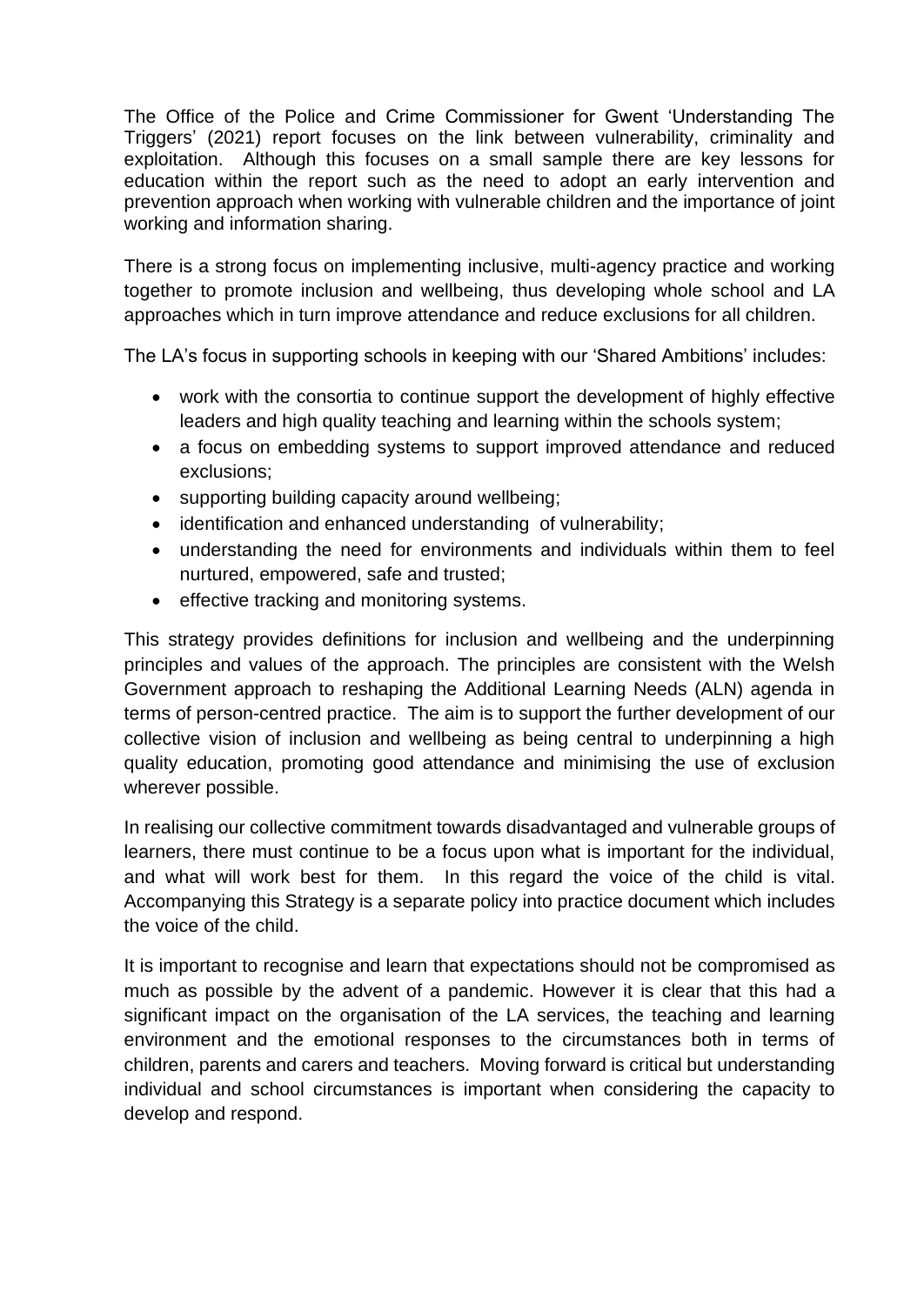# **2. Context**

This strategy supports the aims and objectives identified in wider Local Authority strategies including the Corporate Plan (2018-2023) the EAS Business Plan, Caerphilly Council Wellbeing Objectives 2018-2023 and Shared Ambitions Strategy (2019 – 2022).

## **Wellbeing**

There has been significant focus from the House Of Commons Health and Social Care Committee (report on the first thousand days) from Welsh Government, Public Health Wales (Aces, Together for Mental Health) and Estyn (Healthy and Happy report), for a number of years on ensuring a collective focus on improving children's wellbeing.

Locally in Gwent there is a significant focus on children's wellbeing and mental health particularly in relation to the Whole School Approach (WSA), early help and enhanced support, CAMHS in-reach project and EAS strategy for wellbeing and equity. Caerphilly makes a significant contribution to the WSA agenda at both a national and regional level.

#### **Behaviour / relationships**

There is a range of policy and guidance documentation from the Welsh Government including: Practical approaches to Behaviour Management in the Classroom (2010), Exclusion from schools and Pupil Referral Units (2015) The Children Act 1989 and The Social Services and Wellbeing act (2014), Successful Futures (Donaldson 2015), New Curriculum for Wales 2022 and Challenging Bullying: Rights, Respect Equality statutory guidance (2019), and Welsh Government statistical releases which have informed this strategy.

Welsh Government has also issued a range of legislation and guidance which requires local authorities, schools, and other educational settings to:

- promote equality of opportunity for different groups of learners;
- review their policies and practice to ensure they do not discriminate against particular groups of learners, including those with characteristics protected by the Equalities Act 2010;
- pro-actively promote equality in relation to disability, race, gender, religious belief and sexuality;
- ensure the needs of vulnerable groups including those with additional learning needs are identified and met in a timely fashion;
- adopt person centered approaches;
- have a systematic approach to the prevention of bullying and agreed interventions and procedures for responding to and monitoring incidents of bullying when they do occur.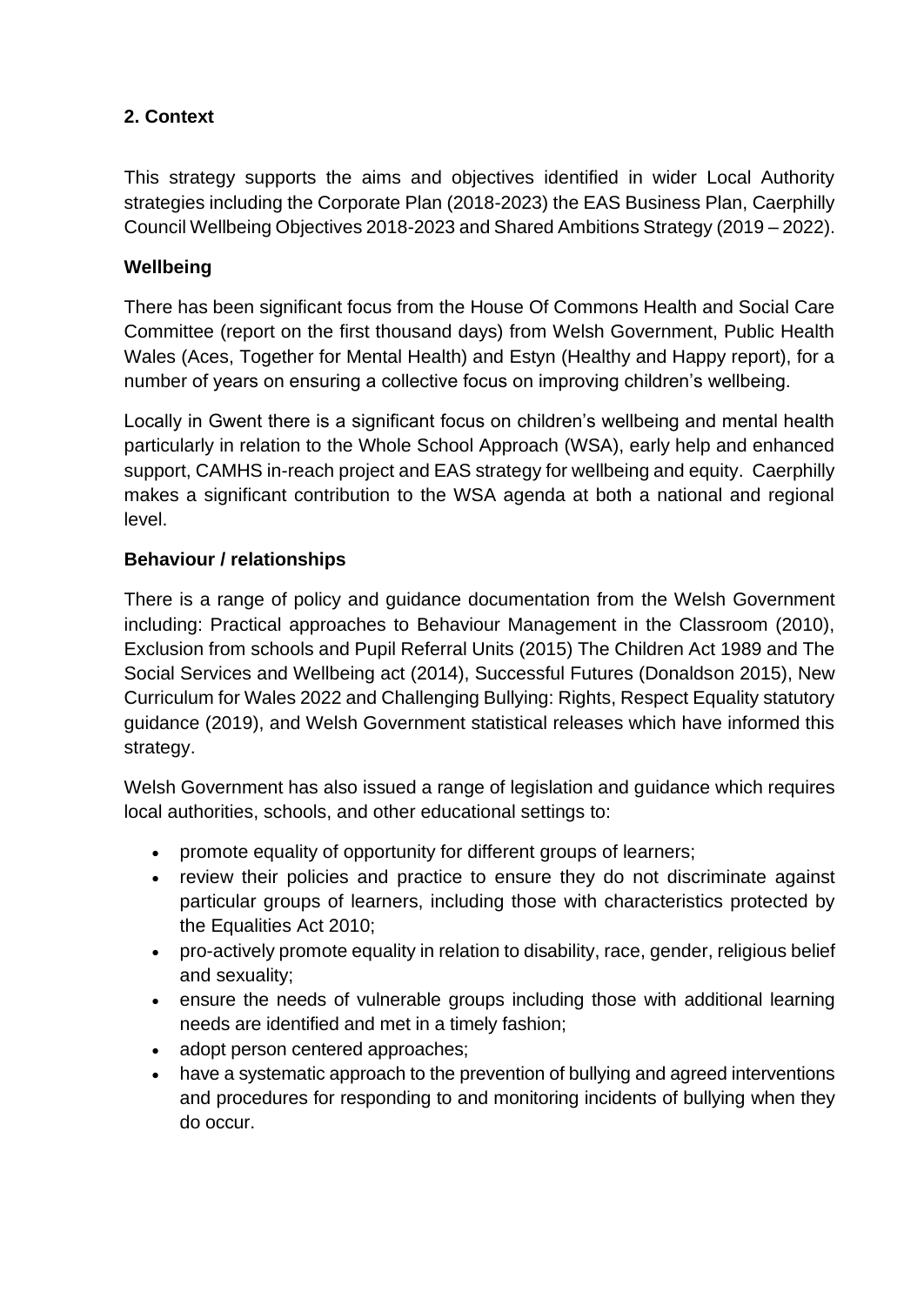## **Exclusions**

In July 2018 the 'House of Commons Education Committee report Forgotten Children: alternative provision and scandal of ever increasing exclusions', made a number of recommendations and was followed by the Timpson review in 2019, similarly making recommendations highlighting that every child, regardless of their characteristics, needs or the type of school they attend, deserves a high-quality education that allows them to flourish.

As a Local Authority (LA) we expect schools to have well trained staff and appropriate systems in place to manage the impact of compromised wellbeing and the resultant social emotional and behavioural difficulties. However it is essential that teachers and other school staff are equipped with the right tools, capability and capacity to deliver, and provide support where children need it.

Working with partners the Samaritans produced a report considering all the issues linked to exclusion. This highlights that exclusion is far more than the act of removing a child from school. Exclusion from school is linked to a much wider set of recurring inequalities, circumstances and consequences. These include social isolation, mental health issues, being stuck in a cycle of poverty, and poor outcomes. A key theme emerging is the need to shift the focus from firefighting to prevention across schools in Wales.

Research shows that those children who are not accessing education due to exclusion and those who are not attending school or having their needs met in school are more likely to be not in Education, Employment or Training (NEET), develop severe mental health problems, require involvement from the Youth Justice Service and may go to prison. Reducing exclusion from schools and other education settings by ensuring all education settings are inclusive and able to meet the needs of all children is the clear ambition of the LA.

#### **3. The Inclusion compendium**

The Local Authority's Inclusion compendium provides a comprehensive suite of documents underpinned by this Inclusion Strategy. The strategy is aligned with the strategic direction of the Education Directorate and other linked strategies and policies. The LA recognises that there are number of factors to consider in further developing a truly inclusive ethos across schools and education providers and has taken into account the direction of travel for Welsh Government (curriculum reform, ALN reform, CAMHS transformation, support for vulnerable learners), thematic reviews by Estyn (as identified), research, school inspections, case studies, stakeholder views and the voice of the child in developing this approach.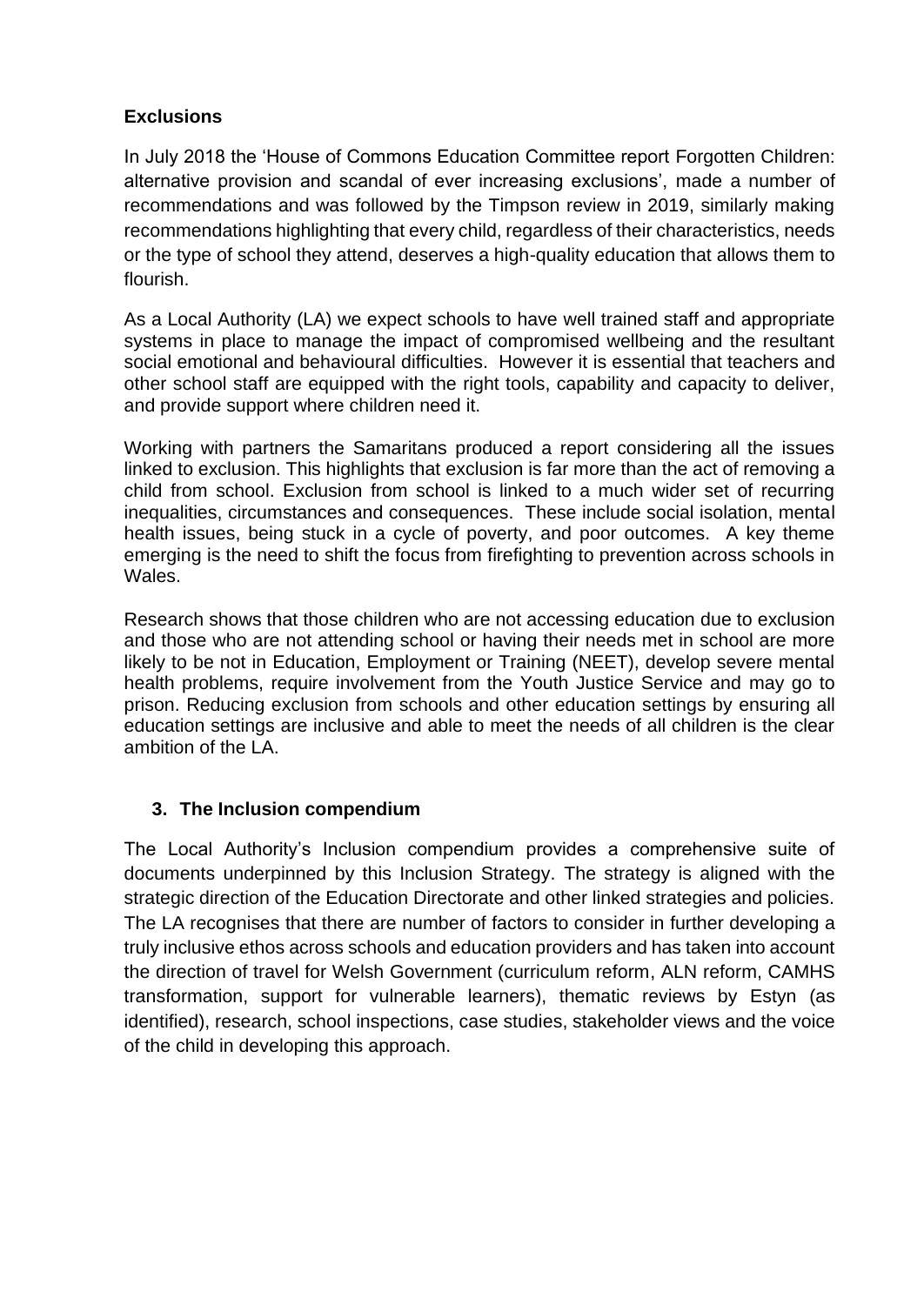

The compendium comprises an executive summary for members, information leaflets for children and parents / carers, comprehensive guidance for schools and other settings and examples of policy and practice including case studies reflecting the voice of the child, and support for self-evaluation.

#### **4. Aims**

The strategy aims to:

- Review and further develop a holistic LA education approach to inclusion, wellbeing, behaviour and relationships;
- support and empower schools to further develop their coherent whole school approach to wellbeing, relationships and behaviour;
- support schools to reduce exclusions and improve attendance;
- provide a framework for associated guidance;
- promote effective partnerships and cluster working;
- support effective working between schools and other education providers to share good practice.

#### **5. Definitions**

#### **Inclusion**

Inclusion focuses on the right to include all people irrespective of race, gender, ability, disability, medical or any other need.

Inclusion in education aims to ensure the participation of learners in the curriculum and the wider community, to enable the highest achievements and attainments of all and promotes a sense of belonging. This ethos will impact on the cultures, policies and practice of every establishment and service, and promote the learning and participation of vulnerable children, young people and adults. The outcomes associated with inclusion are key to ensuring equality of opportunity.

Children will be educated in mainstream schools wherever possible, in line with the requirements of the Additional Learning Needs and Education Tribunal (Wales) Act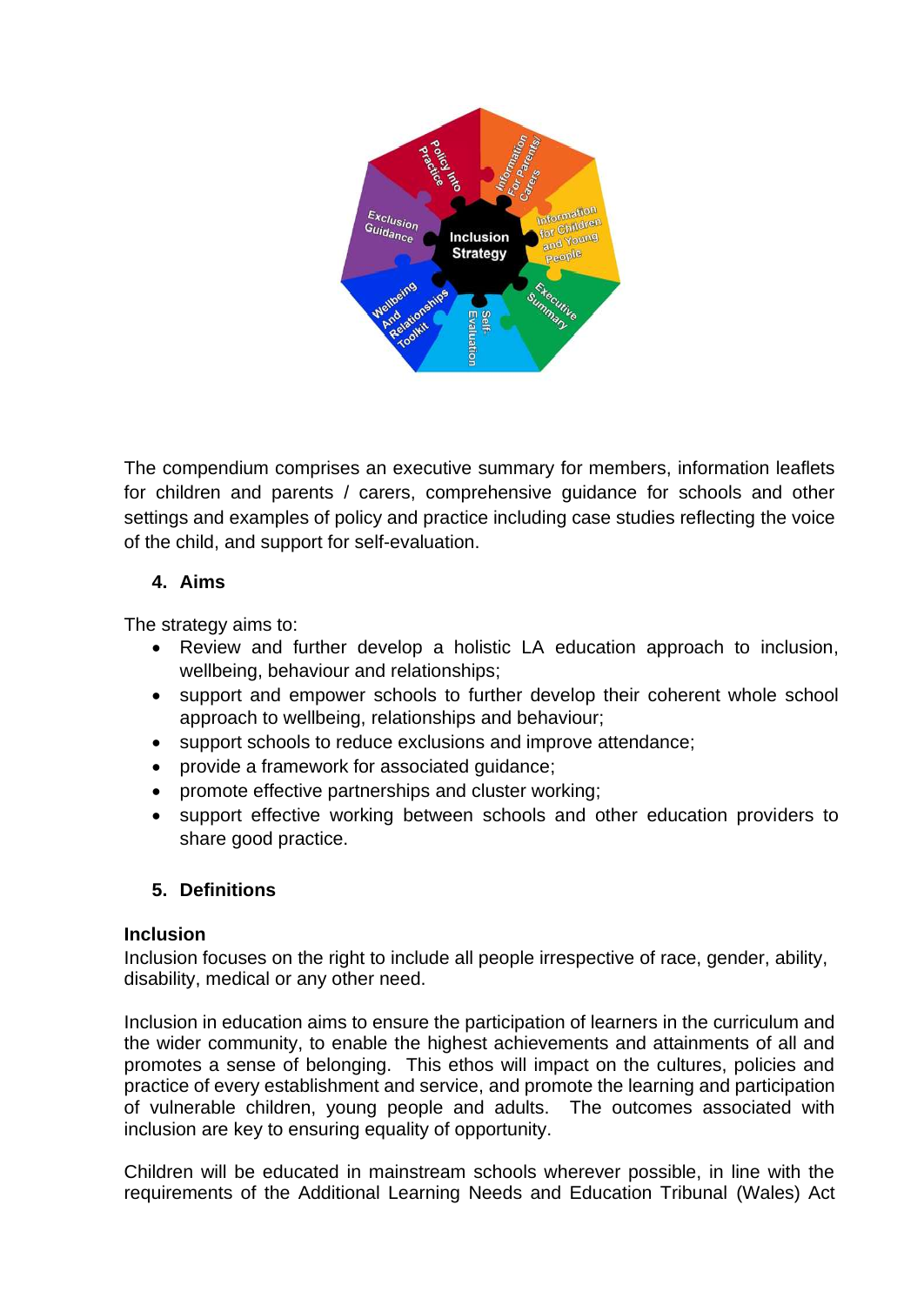2018 (and the proceeding SEN legislation and guidance).

#### **Equality**

Equality is the elimination of unlawful discrimination, harassment, victimisation and any other unlawful conduct. It is also the advancement of equality of opportunity and fostering of good relations to tackle prejudice and promote understanding. Caerphilly County Borough Council is committed to upholding and promoting equality as outlined in The Equality Act 2010.

The Education Directorate is committed to actively promoting equality of opportunity for all learners. In order to ensure accessibility for all, reasonable adjustments may be required to support individual learners and will be linked to the schools equality plans.

#### **Equity**

Equity means fairness and justice and brings with it the recognition that not everyone starts from the same place and therefore adjustments need to be made to address any imbalances. This involves an ongoing process of identifying and overcoming intentional and unintentional barriers arising from bias or systemic structures.

#### **Diversity**

Diversity refers to groups of social differences such as race/ethnicity, class, gender, sexual-orientation, gender preferences, country of origin, dis/ability, cultural, political, religious, or other group affiliations.

#### **Wellbeing**

There are many definitions of wellbeing from that of the WHO, the Social Services and Wellbeing Act, the National Excellence Framework and the Wellbeing of Future Generations Act.

For the purpose of this strategy the focus is upon emotional health, developing positive relationships, healthy behaviour and developing knowledge and skills (Appendix 1).

#### 6. **Philosophy, principles and values – a framework for inclusion and wellbeing**

An inclusive society will seek to ensure that the potential of every individual is fully developed by addressing their needs in a holistic way in order to achieve better outcomes for all. Inclusion involves celebrating, not just tolerating, diversity and the creative use of resources to support all children to learn effectively. The LA is committed to the principles of inclusive education and its responsibilities to implement this across all relevant service areas and activities.

**"Inclusion requires active involvement from all concerned. It places the onus on schools to adapt their organization and their ways of responding to the needs of all children and young people and to value their development in all areas."**

(Inclusion and Pupil Support, WG 2015)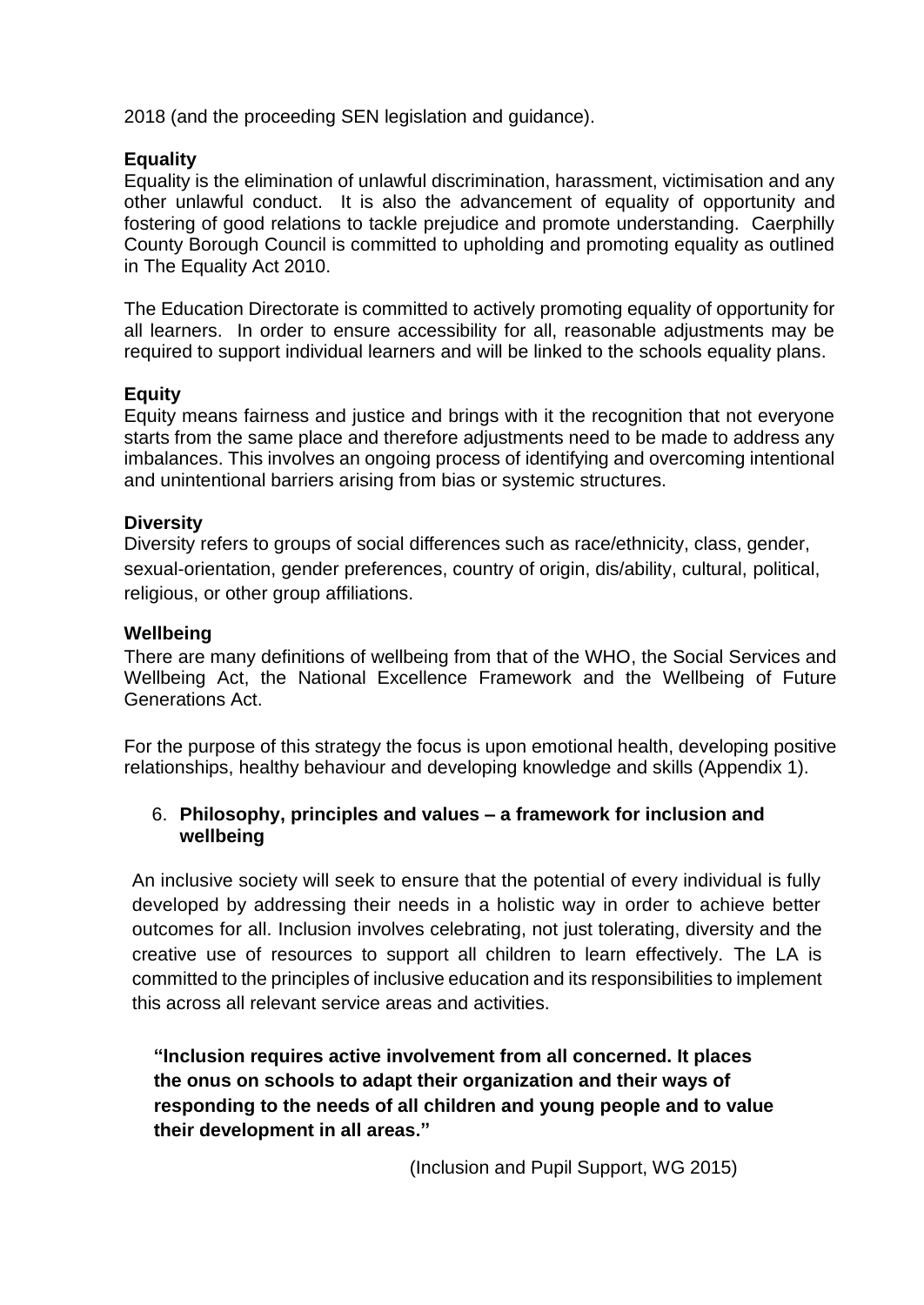The Local Authority (LA) considers that inclusion is a fundamental principle that underpins all our practice and procedures and is committed to an effective and inclusive education system in which all children are:

- valued equally;
- treated with respect;
- able to participate in processes which affect them and have the right to have their voices heard;
- given equality of opportunity;
- given opportunities to achieve and are supported to progress holistically in accordance with their individual learning needs;
- given access to environments that nurture, empower, are safe and promote trust.

All children should have access to an appropriate and high quality education, which will inspire them to participate in lifelong learning. In order to achieve this the Local Authority (LA), schools, early years and other educational settings will:

- work collaboratively to promote equality of opportunity for different groups of learners and make all necessary or reasonable adjustments to enable participation for all;
- review policies and practices to ensure they actively support the engagement of all learners including the most vulnerable and do not discriminate against particular groups of learners;
- pro-actively promote equality in all areas in relation to all protected characteristics under current UK and Welsh Government legislation on Equalities, Welsh Language and Human Rights;
- provide a curriculum which promotes equality and diversity and which develops the four core purposes of the Curriculum for Wales.

As identified positive relationships between children in education settings, teachers, youth workers and parents / carers are key to developing safe and healthy schools where children are able to achieve and there should be clear mechanisms and structures which support these positive relationships. Schools and other education settings should have an inclusive ethos and culture that fosters resilience and promotes wellbeing of all.

# **7. Vulnerable learners**

Children may be seen as vulnerable for a number of reasons. In accordance with Estyn, vulnerable children may be defined as those who may be more likely to experience emotional, social, and developmental barriers to learning. This may be as a result of their life experiences and disadvantage. This includes children with additional needs, children looked after, those at risk of exclusion, young carers, young offenders and those adversely affected by the pandemic as an example. The role of the LA is to ensure that schools and providers are supported to identify the vulnerable learners in a broader context and that there are clear links for support for schools from EAS and LA officers. It is often the most vulnerable learners for whom education other than at school (EOTAS) is considered. The LA has a clear EOTAS policy which aligns with the principles outlined in this Strategy.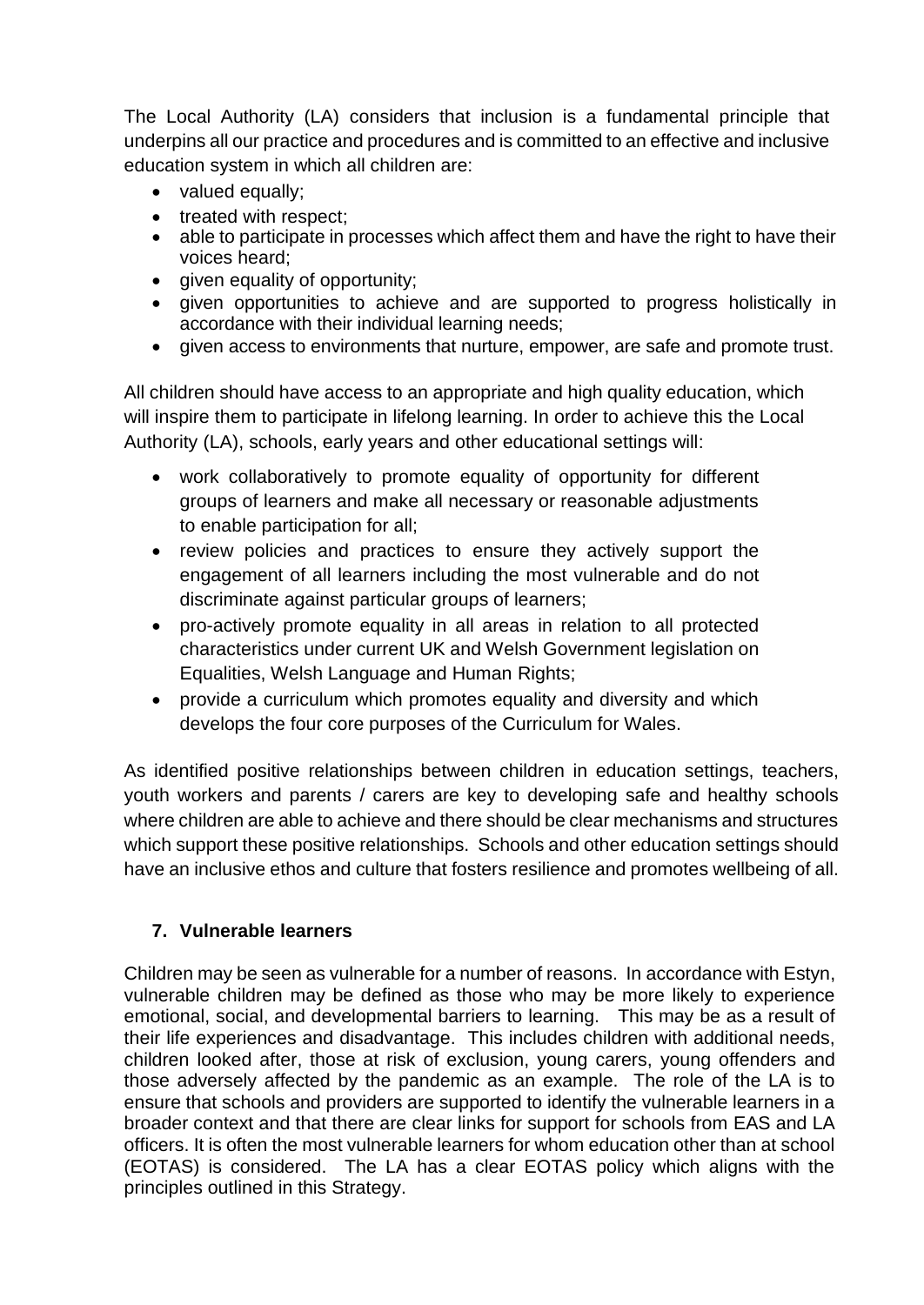#### **a. Additional Learning Needs**

The LA has an ALN Policy (Appendix 2) which defines Caerphilly Local Authority's (LAs) approach, objectives and plans (within the context of current legislative changes) to support schools to meet the needs of children with additional learning needs (ALN) to overcome barriers and challenges to enable them to reach their full potential.

The principles underpinning the additional learning needs system are to support the creation of a fully inclusive, person centered education system where all learners are given the opportunity to succeed and have access to an education that meets their needs and enable them to participate in, benefit from, and enjoy learning.

Caerphilly LA will include the participation of children and young people in decisions which affect them, which ultimately may contribute to better outcomes for them.

#### **b. Children Looked After**

The LA has a policy for children looked after (CLA) which outlines the LA approach, supports the development of schools policies, implementation and monitoring of a consistent approach, working in partnership with children's services and the EAS. (Appendix 3)

#### **8. Wellbeing**

Welsh Government defines a Healthy School as one which "Actively promotes the physical, mental and social health of its community through positive action by such means as policy, strategic planning and staff development, with regard to its curriculum, ethos, physical environment and community relations."

Relationships between children and adults are critical. Those who know children well are best placed to identify wellbeing concerns, build resilience and deliver low-level therapeutic input.

In schools and other settings, relationships with adults such as teachers, teaching assistants and youth workers, are key to developing safe and healthy provisions where children are able to achieve and there should be clear mechanisms and structures which support positive relationships.

Schools and other education settings should strive to have an inclusive culture that fosters schools ability to provide protective factors that develop resilience and promote wellbeing.

The LA, working together with partners, aims to support schools to develop a coherent whole school approach to wellbeing, focusing on the Welsh Government 'whole school approach' and to develop a coherent whole education approach to wellbeing across a range of dimensions. School to school working will be essential in sharing good practice.

These aims are consistent with the recommendations outlined in Estyn's (2019) report: Healthy and happy: school impact on pupils' health and wellbeing and with the 'Mind Over Matter' (2018) report.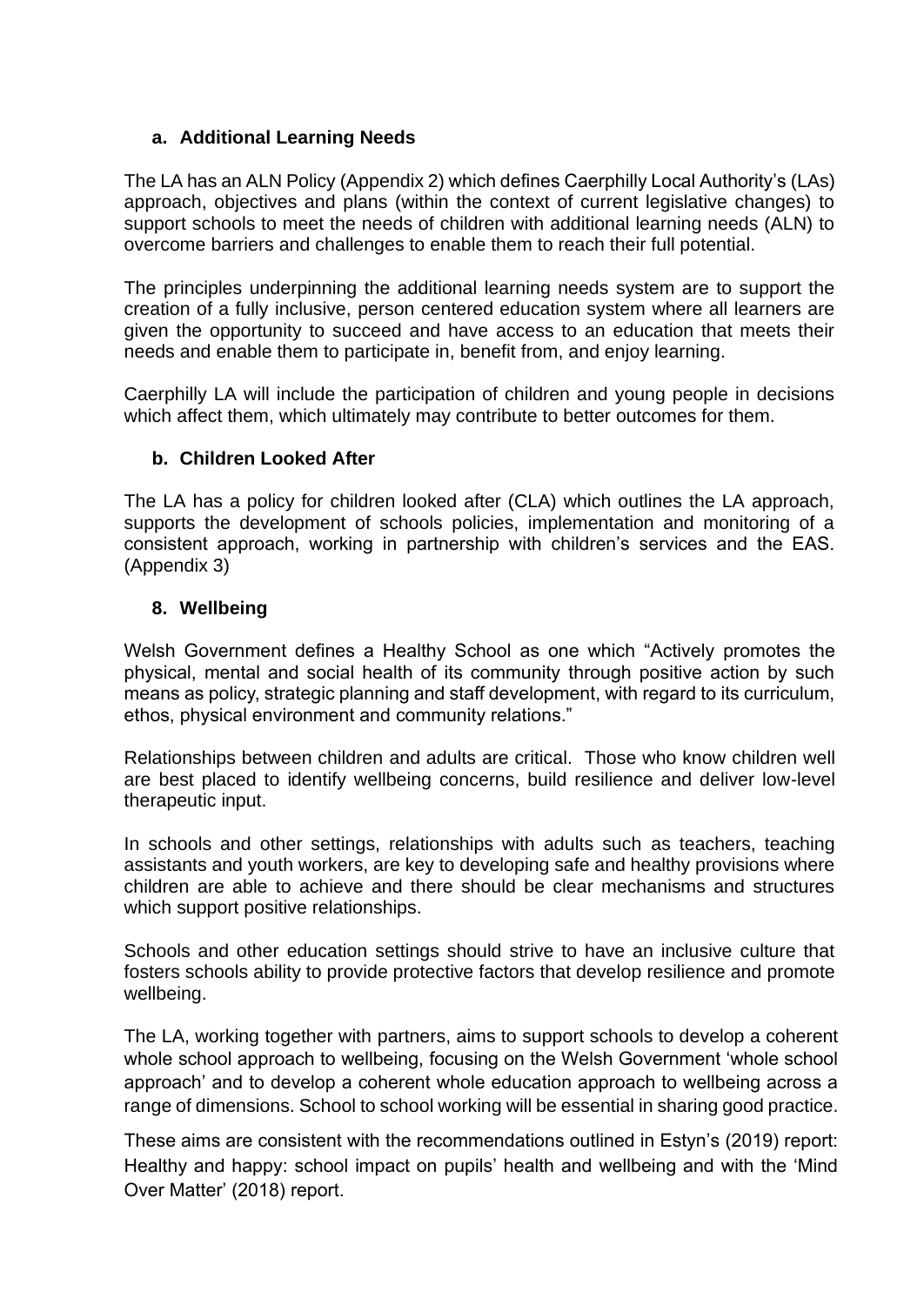Feeling safe in school is fundamental and schools work to promote wellbeing will be closely aligned with their active approach to bullying prevention and the LA's bullying prevention policy which shares core principals with the Inclusion Strategy.

At the heart of the approach for wellbeing is the principle that positive and respectful relationships are the foundation upon which all strategies rest (staff, children and parents / carers and Local Authority (LA) and third sector agencies). The elements which promote healthy relationships are:

- Support for staff wellbeing;
- Building resilience in organisations;
- Parental engagement;
- The voice of the child;
- Strong and effective communication;
- Ongoing skills, development and training.

Implementation of this approach will be supported through:

- Effective screening activities that support schools to identify children in need;
- Activities that support whole-school approaches;
- Activities to support schools to implement wellbeing approaches;
- Implementation and evaluation.

Different schools might identify development at different levels. The Local Authority (LA) response can then reflect the specific identified need(s) of that school, in relation to whether a universal, targeted or specialist intervention is required.

# *a. Emotional wellbeing*

The LA, working with partners aims to further empower schools to develop a wholeschool approach appropriate to their setting. This will enable schools to: identify children who are vulnerable and offer targeted support where possible and know when and where to refer more significant concerns. The approach reinforces the need for early intervention and support for a range of universal, targeted and specialist emotional wellbeing initiatives (see toolkit).

# b. *Physical wellbeing*

Currently, every school within Caerphilly is signed up to the Healthy School scheme and is actively engaging. Schools implementing a whole-school approach to wellbeing will be encouraged to apply for the National Quality Award for promoting health and wellbeing through the Welsh Network of Healthy School Scheme.

The Healthy Schools Team supports schools by implementing a range of health initiatives, such as:

- Whole school approach in delivering Relationships and Sexuality Education and Substance Use and Misuse Education within the curriculum;
- Designed 2 Smile tooth brushing scheme delivered in foundation phase;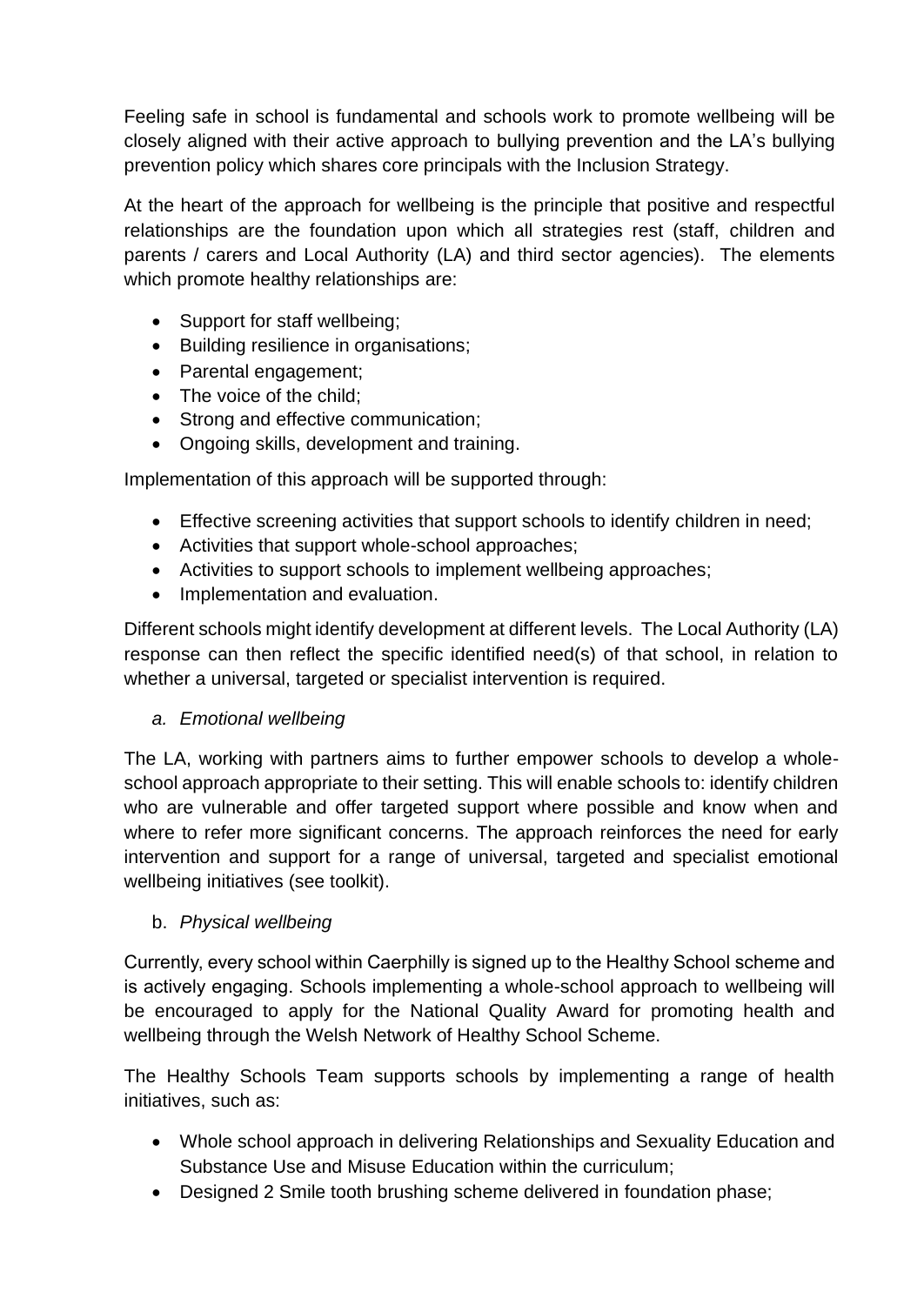- Supporting uptake of the annual flu immunisation programme;
- Daily Mile or alternative activity based programme;
- Active travel to and from school;
- Eco Schools / Forest Schools;
- E-bug hygiene programme;
- Signpost schools to use the services listed; Police Liaison Scheme, School Nursing Service, NSPCC, Spectrum Cymru, Gwent Ngage, Tenovus Cancer Care, Young Minds, Fearless Crime Stoppers, EYST and Samaritans.

The Sport Development Team run a number of programmes and projects that impact on the promotion of wellbeing (e.g., Positive futures, walking football/netball, school sports programmes and the daily mile), in addition to sports clubs, which are held in local leisure centres over the school holiday periods (such as half-term football clubs).

Alongside the department's programmes, the team deliver on multi agency projects where services come together to deliver additional programmes such as the Caerphilly 10k, Park Runs, Healthy Schools & Safer Caerphilly. These projects & programmes have a direct impact on the promotion of wellbeing.

#### *c. Staff wellbeing*

Research has found psychological wellbeing to be the most powerful and reliable predicator of performance and staff turnover. Therefore, it is important that we consider staff wellbeing in addition to children's wellbeing. In support of this, Caerphilly EPS can provide a whole-school wellbeing training package for school staff, which is accompanied by a 39-week wellbeing programme, for which the educational psychologist can support staff to identify their wellbeing targets and tailor the wellbeing initiatives from the programme to meet the needs of the school.

• Council wellbeing group

The Council is committed to supporting the wellbeing of its staff and has a mutli- directorate group responsible for promoting wellbeing.

• Managing ill health

Caerphilly County Borough Council recognises that a proactive approach to health, wellbeing and safety will make a significant contribution to an employee's health and wellbeing and has clear processes in place.

Care First

Caerphilly CBC employees are able to access Care First advice, information and counselling service. The Care First helpline is available 24 hours a day, 365 days of the year. This service is completely independent and confidential. Counsellors can help with work-related issues or personal problems and all the counsellors are members of, and accredited to, the BACP (British Association for Counselling and Psychotherapy), with significant experience in a supervised clinical setting. The highly trained professional information specialists can provide comprehensive answers and assistance on a wide range of issues which affect daily life.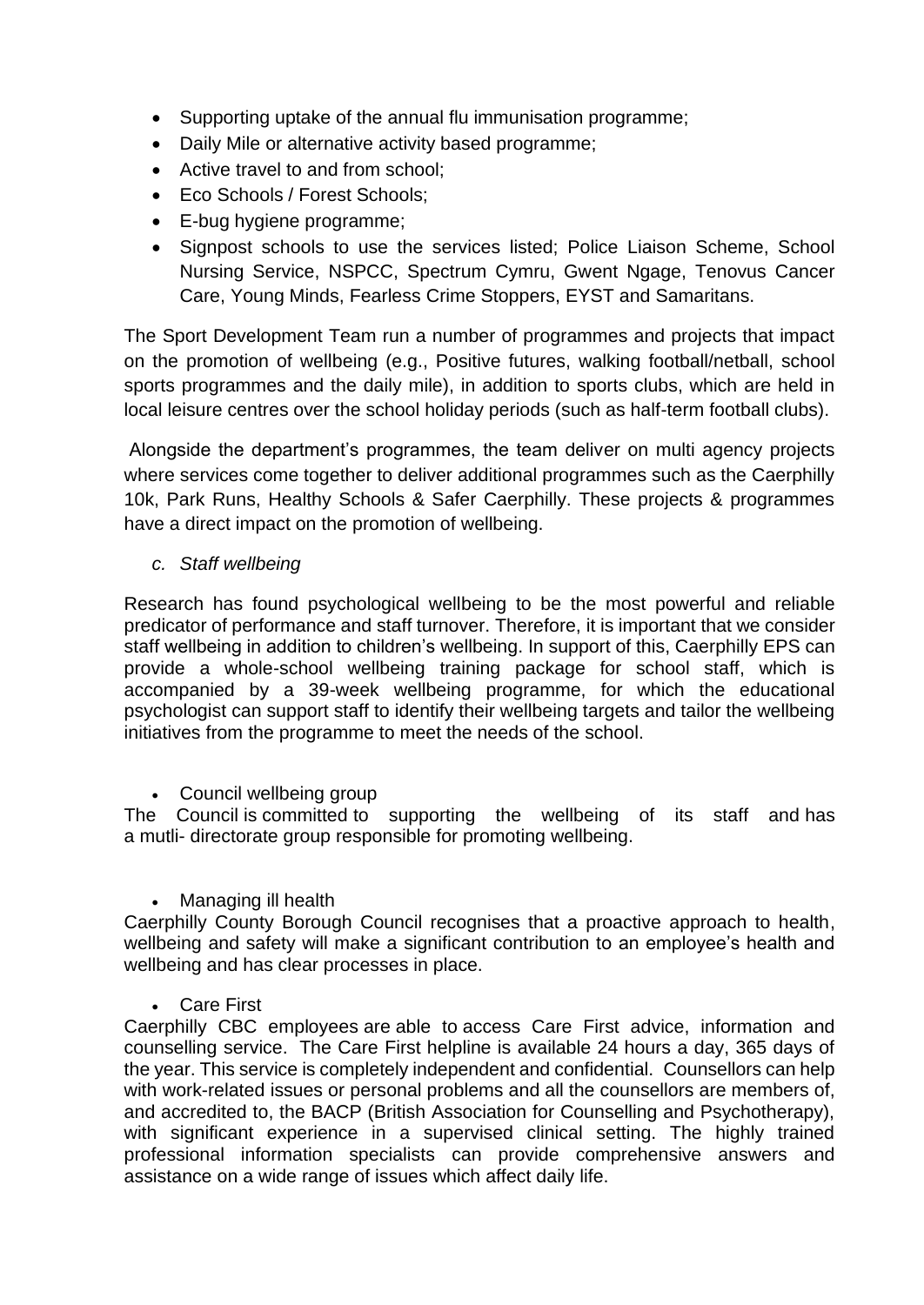# **9. Relationships and Behaviour**

In seeking to support the development of appropriate relationships and behaviour the LA recognises that developing effective practice is essential. All those working with children need to have a developed understanding of why behaviour is causing concern. This will include understanding the underlying causes or triggers for challenging behaviour including emotional, social difficulties, trauma, neuro developmental needs and difficulty accessing the curriculum as a result of learning difficulties.

The Local Authority (LA) promotes working in partnership with schools and education settings and others to improve outcomes for children. Supporting the schools approach to relationships and behaviour involves:

- ensuring appropriate school policies are put in place and are embedded into practice;
- securing positive behaviour through effective teaching and learning environments in which there is a positive ethos and supportive relationships between staff and children;
- providing an emotionally secure, caring, safe, supportive and secure learning environment which promotes positive and purposeful learning, and positive relationships, where all individuals are accorded respect and dignity and where all children are able to learn self-control, self-discipline and personal accountability;
- preparing children to contribute to, and cope with, the demands of a rapidly changing world and go on to become responsible, independent and caring young people who will make a positive contribution to society;
- providing a framework to establish a coordinated, consistent approach to developing positive behaviour and reducing exclusions;
- developing a consistent approach to identifying behaviour that is causing concern and to respond in an appropriate and consistent manner (e.g. use of behaviour scripts, restorative conversations and a graduated response that seeks to support the young person's ability to change their behaviour);
- creating an ethos that promotes de-escalation and supports positive behaviour;
- ensuring there is a rigorous process of monitoring and evaluating progress;
- developing programmes to help develop all children's emotional and social wellbeing. This should be integrated into all aspects of the curriculum;
- implementing a range of initiatives to support children's emotional and social skills at a group and individual level (e.g. SEAL, ELSA, ) and using data effectively to inform practice;
- ensuring there are effective training programmes available to schools;
- developing the continuum of specialist support and provision to meet the range of identified need in the Local Authority (LA);
- sharing good practice across the Local Authority (LA).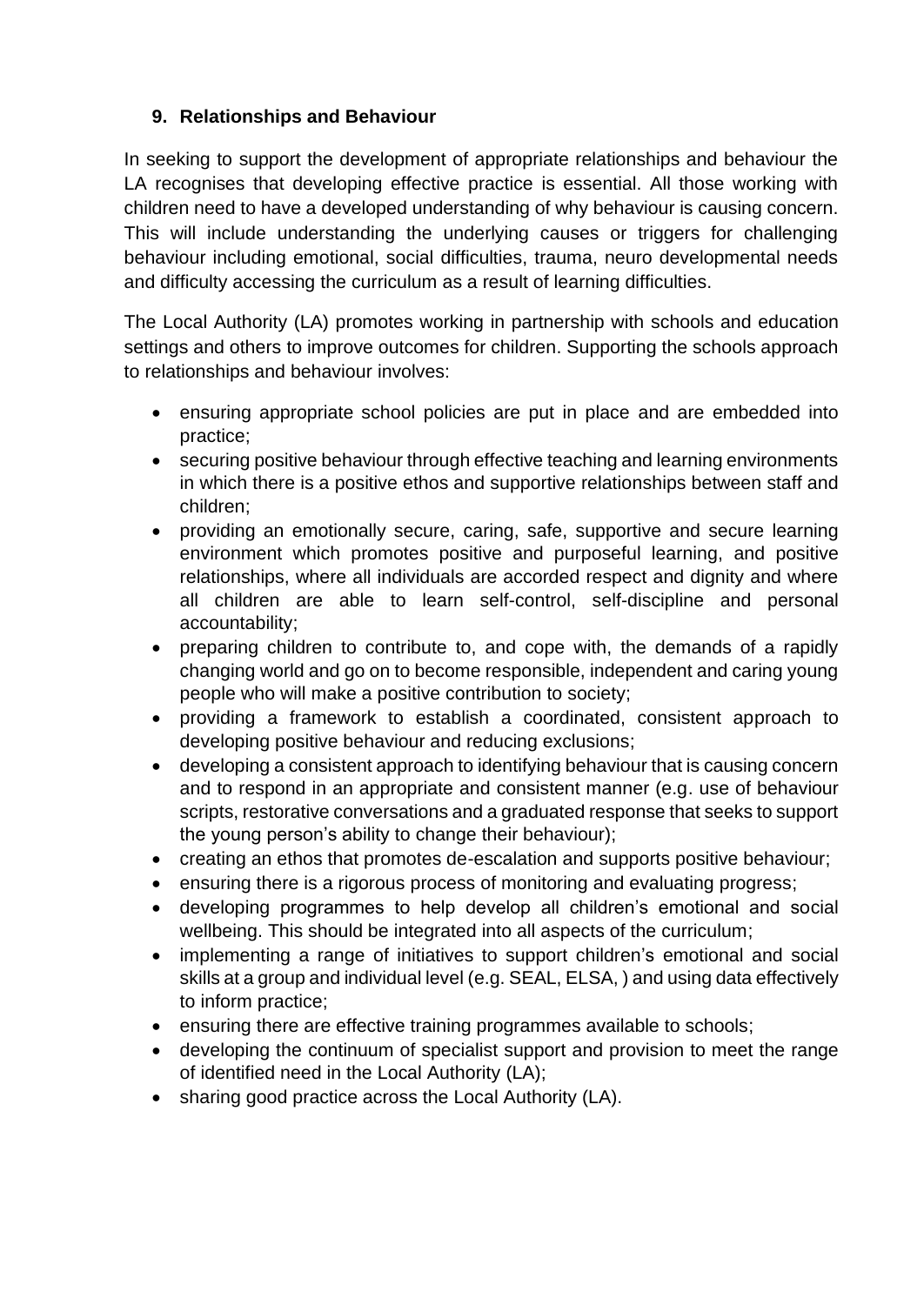#### **10.Exclusions**

The LA approach to exclusions focuses on the commitment to work together to promote inclusion and wellbeing and reduce exclusions for all children. The aim is to implement strong inclusive, multi-agency practice working towards a situation where fixed term exclusions are considered in the context of a proactive approach and permanent exclusions are only ever used as the very last resort.

The decision to issue an exclusion of any sort rests with schools. However in considering the use of exclusion the LA and schools will work together to develop a more consistent approach. When considering fixed term exclusions schools must be clear about why they are using this and whether this is having any impact. Where schools are regularly issuing fixed term exclusions or several fixed term exclusions for individual children, the school and LA would work together to consider whether this is having the intended impact and consider alternative approaches. Schools are expected to use permanent exclusion as a last resort and, whilst taking due regard of the needs of other children they should use every reasonable means to support and intervene with children thus preventing exclusions of any kind. It is clear that children who are permanently excluded from school have great difficulty in returning to mainstream education and rarely fulfil their educational potential. These children are also likely to be at risk of becoming involved in crime, antisocial behaviour and other activities that may cause them to be at risk.

Most children will have their needs met in mainstream settings and in nearly all cases disengagement with learning, individual needs and challenging behaviour are addressed and resolved in mainstream school. However there is also a clear understanding by the LA that at a given time a level of intervention may be required to support schools and individuals to ensure that this happens effectively.

In realizing our collective commitment towards this vulnerable group of learners, there must be a focus upon what is important to and for the individual, and what will work best for them. In this regard children's voice is vital. The principles here are consistent with the Welsh Government approach to reshaping the Additional Learning Needs (ALN) agenda in terms of person centered practice.

Schools should ensure they are compliant with legislation and guidance (for example exclusions, equalities and discrimination, additional learning needs, safeguarding and children looked after) when considering whether to issue an exclusion. Exclusion should be considered the 'last resort'.

Essential in developing the whole LA and school approach is leadership. The vision and culture of the LA and its schools drives the belief that all children can develop and improve with the right support, consistently communicated to staff, children and parents / carers, and that school leaders will both enable and hold staff to account to achieve this.

The most effective and ambitious schools are those that are open to influence, welcome challenge, are reflective and self-evaluative, are keen to share their good practices with others, work collaboratively to support, and benefit from, the work of other schools and agencies and are actively seeking to learn from best practice elsewhere.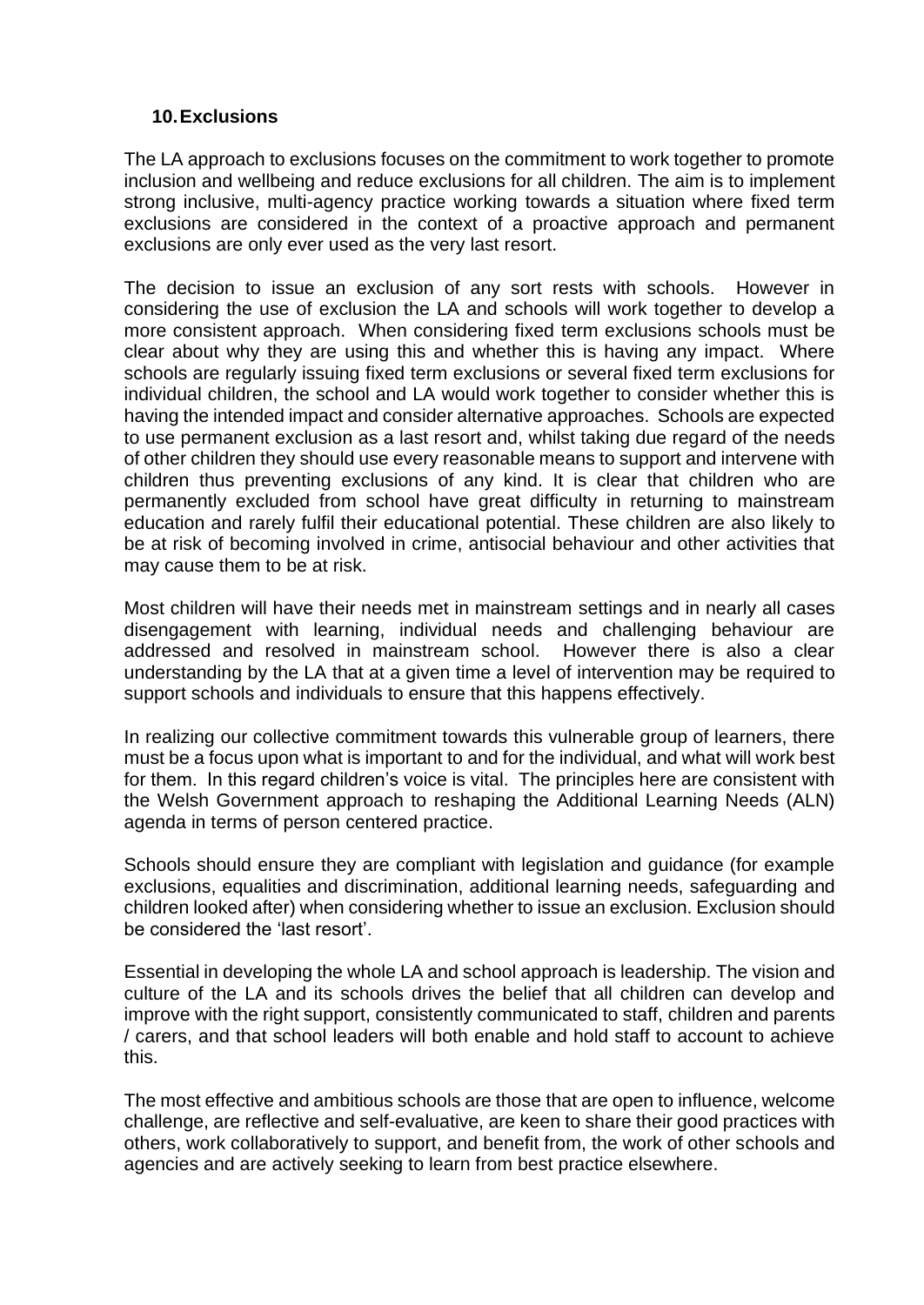A focus that adopts and implements a consistent approach is important across schools. Underpinning principles are to ensure that approaches are viewed in the context of restorative and rights respecting methods. Schools will have a clear focus upon understanding ACES, trauma and attachment, embedding the whole school approach to mental health, excellent approaches to supporting learners with additional learning needs (ALN) and commitment to developing and delivering a curriculum that embodies principles of learning skills for life.

Where a young person begins to present with patterns of absence or behaviour in their education setting which are giving rise for concern, staff teams should be well supported to confidently identify the next steps to be taken through their whole school/setting policies, systems and processes.

The Head Teacher and Senior Leadership Team should ensure that all staff are aware of the importance of early intervention and of using a strengths based approach to be taken to gain a full understanding of both the reasons for the young person's absence or behaviour and the range of interventions that can be used to support them (see toolkit).

Schools should have well embedded universal systems in place to meet the needs of all learners, (irrespective of whether there are any specific circumstances) and a repertoire of interventions to support a range of need. The use of relevant individual plans as working documents is critical in documenting identified needs and provision that schools / settings put in place to respond to needs, to enable developments to be tracked, and to inform next steps.

#### **11.Partnerships**

Working in partnership is critical in ensuring inclusion across the LA, schools and education settings. The LA will promote existing and new partnerships within the LA and between LA and health, social care, voluntary agencies and stakeholders.

It is everyone's responsibility to ensure that:

- all learners are safe, healthy, achieving, nurtured, active, respected, responsible and included;
- learners are at the centre of all decisions;
- learners are challenged and supported to achieve success in their learning;
- the achievements of all learners are recognised and celebrated;
- the views of learners and parents / carers are sought about decision which affect them;
- appropriate support and intervention is available and based on assessment of need;
- transitions are carefully planned and supported;
- children are supported to attend mainstream schools, in line with the requirements of the Additional Learning Needs and Education Tribunal for (Wales) Act (2018)**;**
- inclusion and equality is promoted in daily interactions with learners, thus ensuring an ethos of achievement, empowerment and engagement to promote self-esteem, wellbeing and a sense of belonging;
- the needs of learners are identified and met: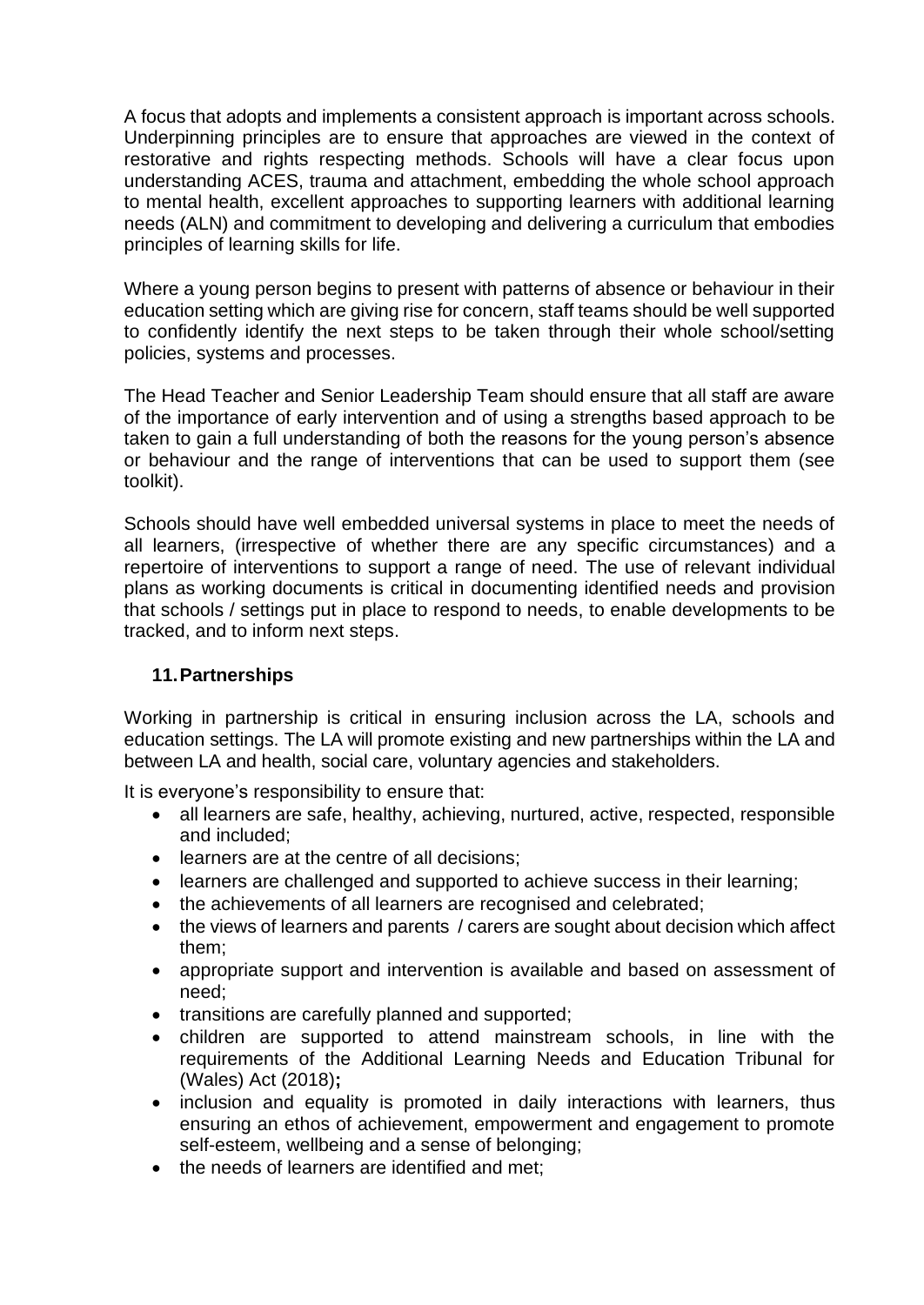- staff understand their role and responsibility in relation to the requirements of The Equality Act 2010;
- all learners are supported to express their views and are encouraged to be involved in making decisions about their learning;
- parents / carers are encouraged to play an active part in relation to their child's education and are effectively consulted.

Existing partnerships include:

a. Health and Social Care

The Local Authority (LA) works in partnership with Health, Social Care and Youth Offending Service in relation to several regional groups; these include:

• Trauma Stress Wales Children and Young People (CYP) work stream. This group aims to develop and pilot an integrated trauma pathway and outcome measurement for CYP; develop training resources; and deliver specialist, evidencebased psychological therapies and supervision to support the implementation of the integrated trauma pathway.

• Together for Children and Young People (T4CYP) Early Help and Enhanced Support work stream. This group aims to facilitate a whole system and whole school approach to meet the mental health needs of the 'missing middle' and represents a cultural shift in thinking about specialist services. The group has developed a framework to ensure that children and parents/carers have easy access to expertise and co-produced innovations from a NEST of people, experiences and environments that feel Nurturing, Empowering, Safe and Trusted.

• CAMHS Transformation Steering Group. This was set up to facilitate a multiagency model which has a focus on early intervention and prevention. This aims to embed specialist clinical expertise alongside frontline childcare staff and within communities, to enable frontline staff to 'hold on' to children and their families, in order to embed stability and consistency in children's lives. This model is consistent with the proposed step-change to CAMHS that was set out in the Mind Over Matter report, which advocates for a whole system approach to address the 'hidden burden' of mental health problems. The aim is to ensure sustainability by meeting families' needs at an early stage to prevent Health, Social Care or Education needs from escalating by ensuring effective early intervention and support.

• Gwent Partnership Board: Integrated and multi-agency safeguarding, early intervention and prevention arrangements. The purpose of the Partnership Board is to provide a governance structure for the development and implementation of integrated, multi-agency and all age safeguarding, early intervention and prevention arrangements in Gwent.

• The Education and Social Care Directorates work closely together to safeguard children and ensure that the critical importance of collaboration and partnership is understood and embedded across the organisation.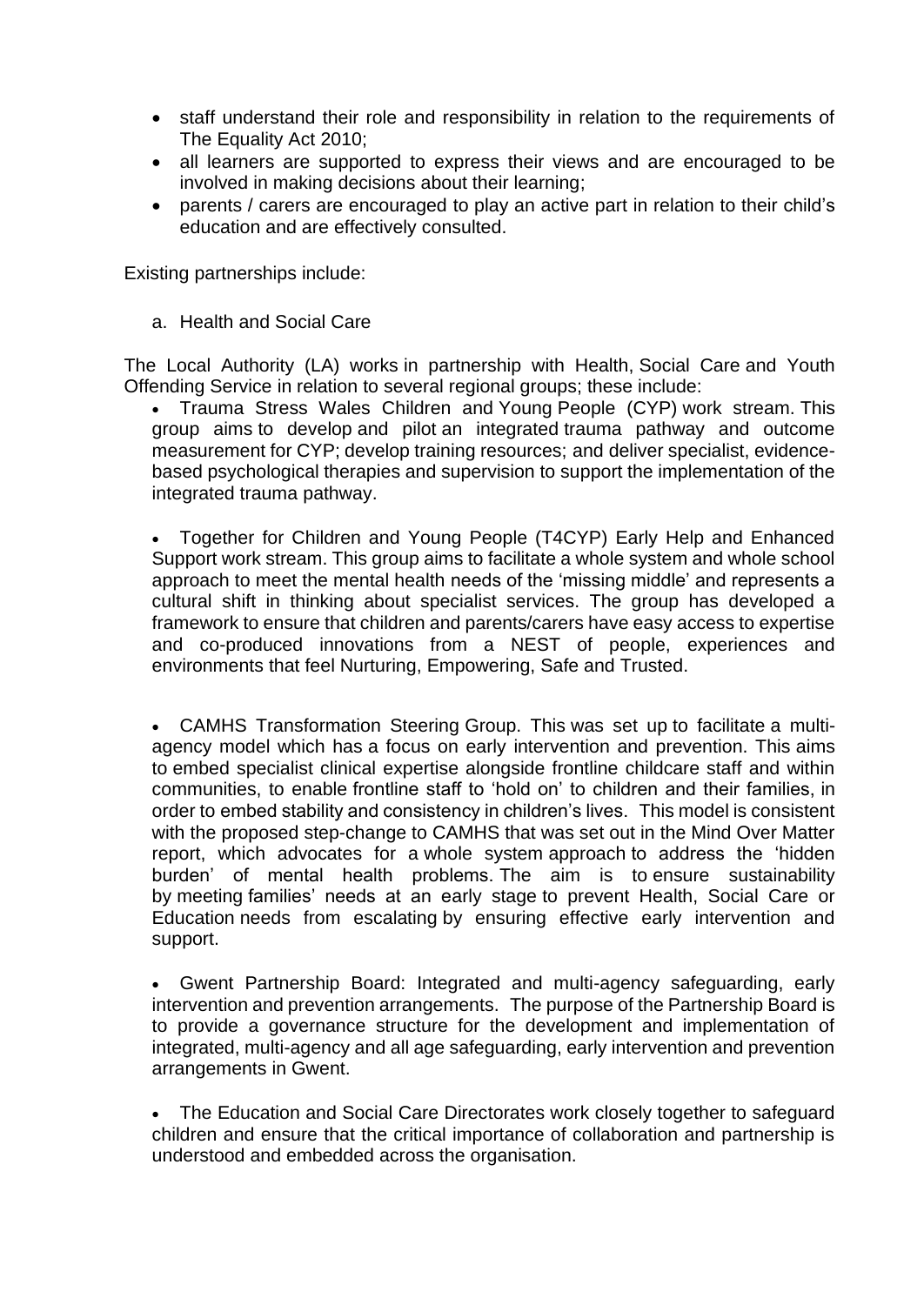b. Education Achievement Service (EAS) - Wellbeing and Equity Strategy

The EAS Wellbeing and Equity Strategy has been established to support all schools across the region in the development of their own strategy to support all learners and all members of the workforce. This strategy outlines the national and regional picture and is supported by a Wellbeing Directory/Toolkit (available on Hwb).

The diagrams below illustrate the tiered approach and how the EAS will work in close collaboration with Local Authorities and partners to realise the wellbeing goals for the region.

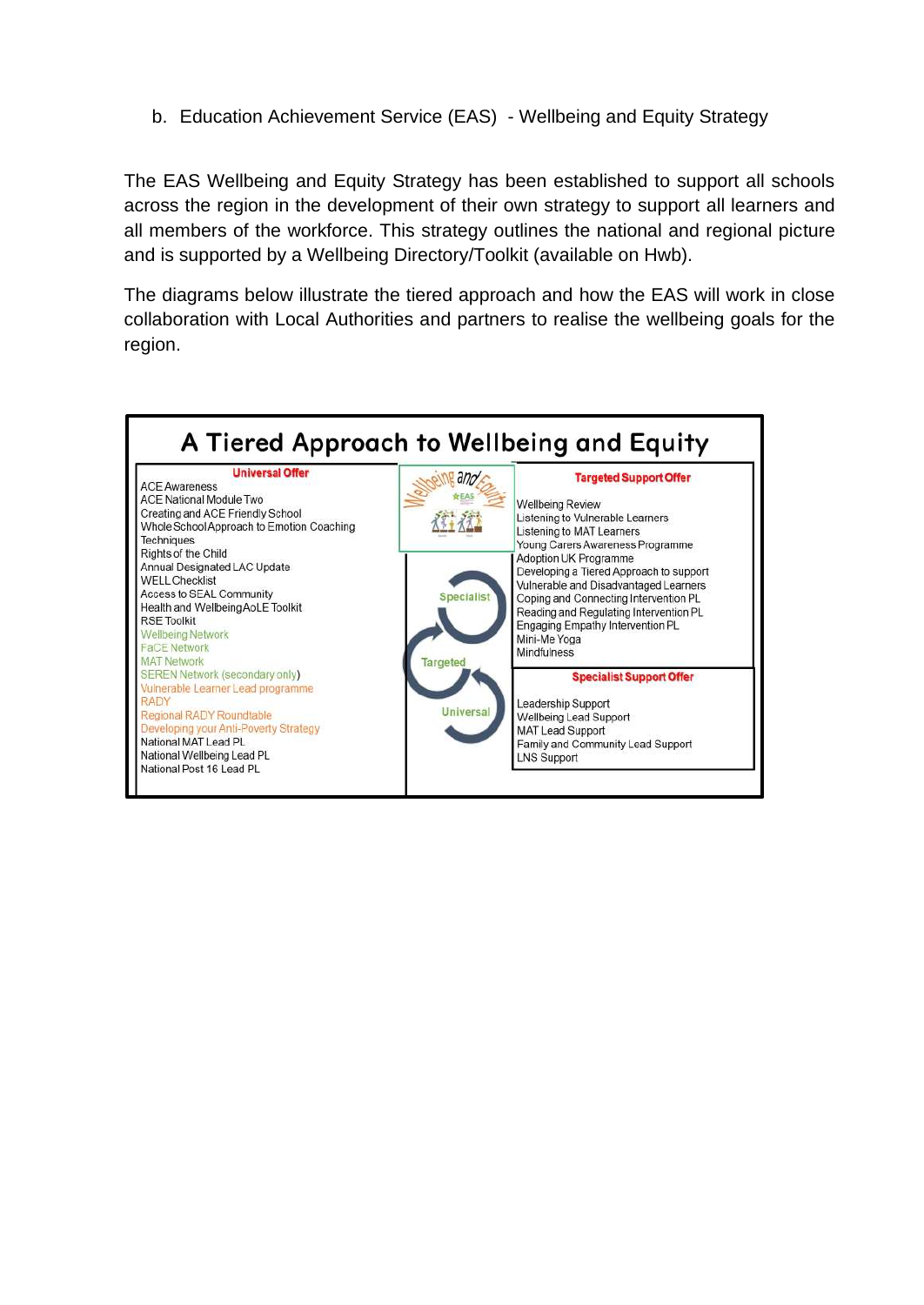

The EAS supports schools and clusters to build capacity to provide high quality support and resources to ensure all children have equal access and that those requiring support, receive appropriate provision. This is achieved by:

- supporting schools to ensure effective use is made of all grant spend;
- implementing network meetings for school-based Family and Community Engagement Officers;
- providing professional learning opportunities that focus on trauma informed practice and the effect that Adverse Childhood Experiences (ACEs) have on learner's wellbeing;
- working in partnership with Local Authorities to deliver national policy in line with the Equity and Wellbeing agenda;
- working with key partners to support schools and clusters to improve the provision for Equity and Wellbeing at all levels;
- delivering a professional learning offer that uses the Excellence in Teaching and Leadership Framework as a tool to improve outcomes for all learners;
- the development of a Wellbeing Directory/Toolkit of resources and case studies in collaboration with Local Authorities that will be hosted on the Hwb platform;
- the development of a 'Wellbeing Walk Audit' that will enable schools to evaluate current provision and identify priorities for improvement linked to the wellbeing agenda;
- developing the role of the Learning Network Schools in supporting, coaching and guiding schools in the delivery and evaluation of the Professional Learning Offers.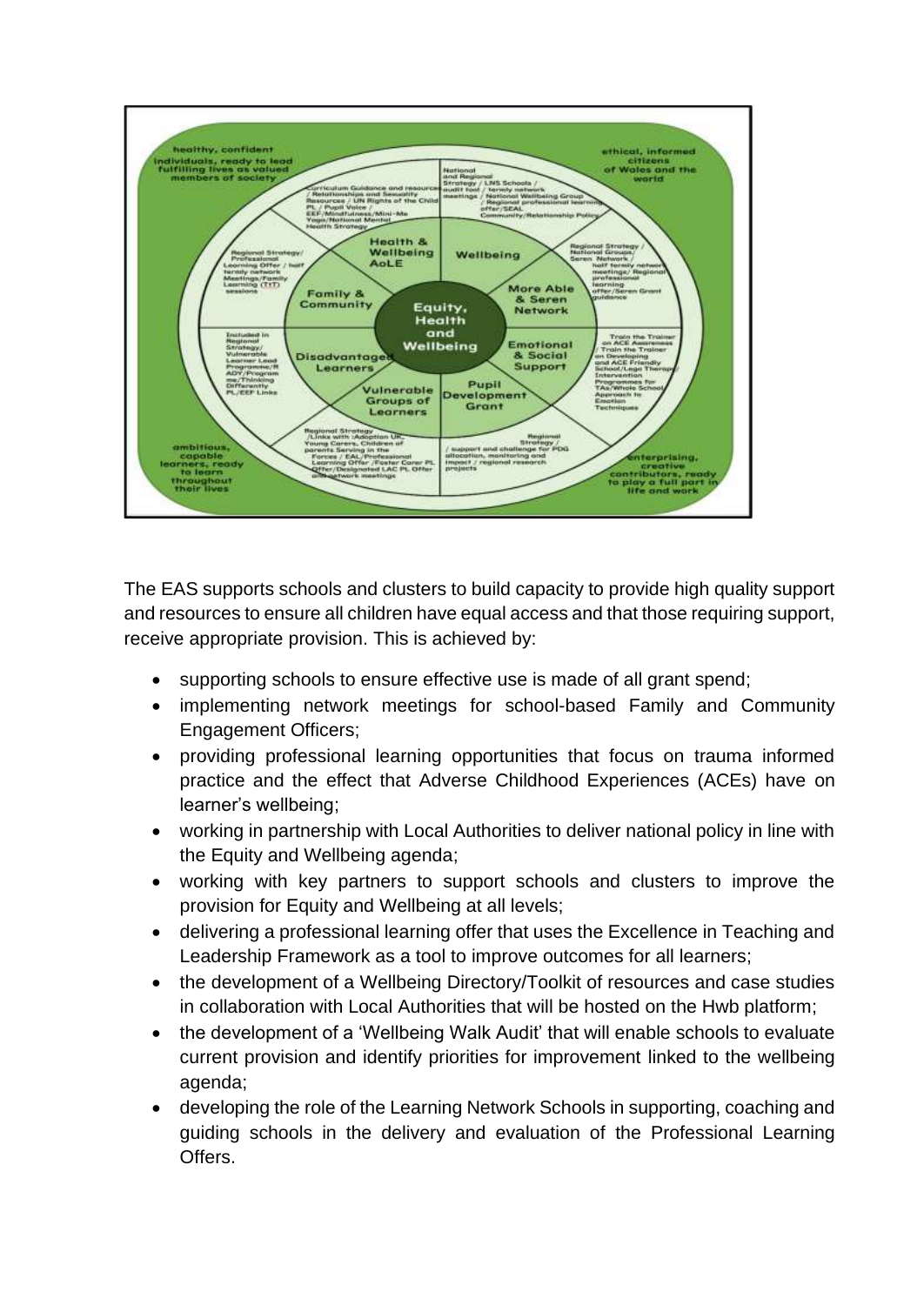c. Youth Service

The efficacy of the youth work relationship with young people is well known and a key focus of youth service support links to support for young people to develop their health, wellbeing and resilience, and provision of targeted intervention for young people that have/are experiencing Adverse Childhood Experiences.

The Youth Service has an Equality, Inclusion & Diversity Policy which aligns with this strategy. Youth Work and Teaching approaches are complementary and in particular, Youth Work provides broad engagement opportunities that promote both educational and social inclusion. The Youth Service ethos lies within the vision and opening statement of the Policy which is *for young people to have fun, feel valued and listened to, and to learn, achieve and aspire to do well now and in the future*.

The Youth Service provides services for young people that are designed for them, their interests and needs. The Youth Service aims to help young people to understand who they are, how they relate to others, and support them through experiences that enhance their personal and social development. The youth work relationship, in particular, can provide for more informal opportunities for involvement in activity that promotes wellbeing, including for those who may have experienced trauma as a result of Adverse Childhood Experiences. Though for any and all young people, Youth Work can be particularly effective in engaging those with vulnerabilities and specific strands of the Youth Service focus on support for:

- those that require low level mental health/wellbeing support;
- vulnerable young people of school age who are at risk of becoming NEET at the point of leaving formal education;
- LGBTQ+ young people;
- those at risk of becoming homeless;
- those that are vulnerable in a family context.

Broader involvement opportunities that promote inclusion are with the service's Junior and Youth Forums, its information services, its EOTAS activity, it's community safety and community involvement teams and the via the Targeted Youth and Family Engagement Project.

d. Healthy Schools

The Healthy Schools team:

- supports schools in developing a whole school approach to supporting mental and emotional health and wellbeing (children staff, parents / carers and local community);
- ensures relevant policies are in place, which consider mental emotion health and wellbeing (MEHWB) considerations and school provision;
- provides opportunities for school staff to access a range of training that can support MEHWB within their setting;
- helps schools to set up and actively deliver a range of health initiatives that support MEHWB issues across the school (children, staff, parents / carers and local community);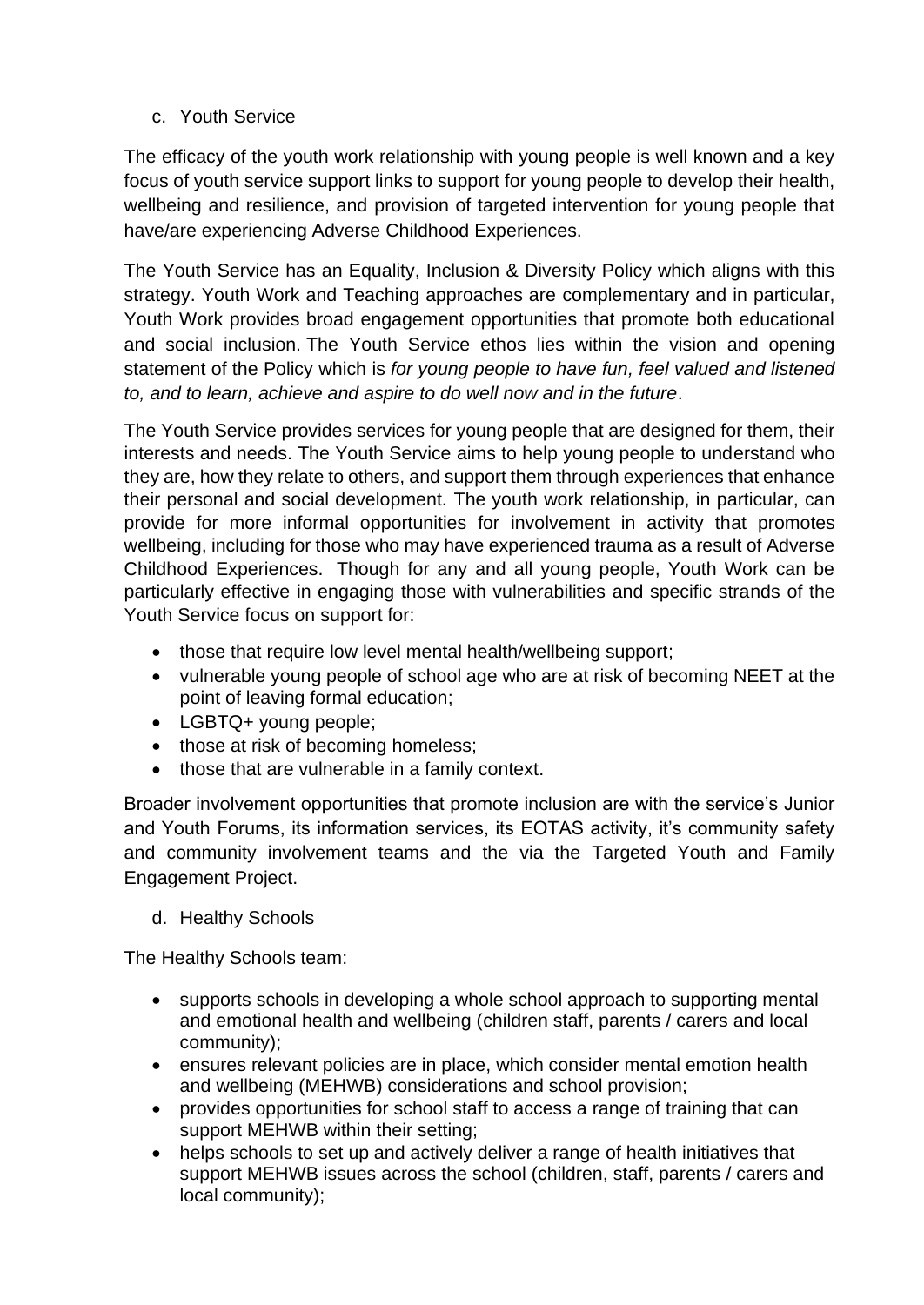- supports schools to deliver a full PSE curriculum to all year groups that includes a range of MEHWB education;
- reviews and promote new curriculum resources that support PSE topics;
- supports and develop the children's voice within the school. Ensuring schools have a range of committees in place for children to be actively involved with;
- develops positive links with internal and external partners that can directly support the MEHWB of children and staff;
- provides professional advice to schools on how they can directly support MEHWB within their school;
- supports schools in providing opportunities to develop MEHWB of their parents / carers, families and local communities;
- encourages schools to promote a positive attitude towards staff wellbeing, as well as providing a range of options to support;
- ensures the school environment (classrooms, staff room and outdoor grounds) supports and promotes MEHWB.
- e. Education Welfare Service

The Education Welfare Service is a specialised support service that work closely with families and schools to improve pupil attendance, which in turn supports wellbeing and attainment. This includes:

- Support for schools in re-engaging reluctant learners and their families;
- Specific focus on vulnerable groups, including FSM pupils, those at risk of becoming NEET and Children Missing in Education;
- Supporting schools in producing monitoring and tracking of those pupils with poor attendance;
- Additional monitoring and scrutiny of processes where children may require a licence for performance in the creative arts industry;
- Additional monitoring and scrutiny of processes where children may be in employment;
- Targeted work with families where relationships with the school have deteriorated;
- Participation in multi-agency approaches to meet the needs of the learner;
- Delivery of training to key school staff to share best practice and introduce new initiatives.

#### **12.Monitoring, evaluation and review**

In seeking to further develop unified and consistent approaches, respond flexibly in times of crisis such as a pandemic, learn from good practice and understand what we need to do differently we must review whether we are making a difference. There are a range of measures that we may consider as evidence to support evaluation. It is critical that the LA, schools and education settings, partners and stakeholders work together to measure impact using an appropriate suite of indicators.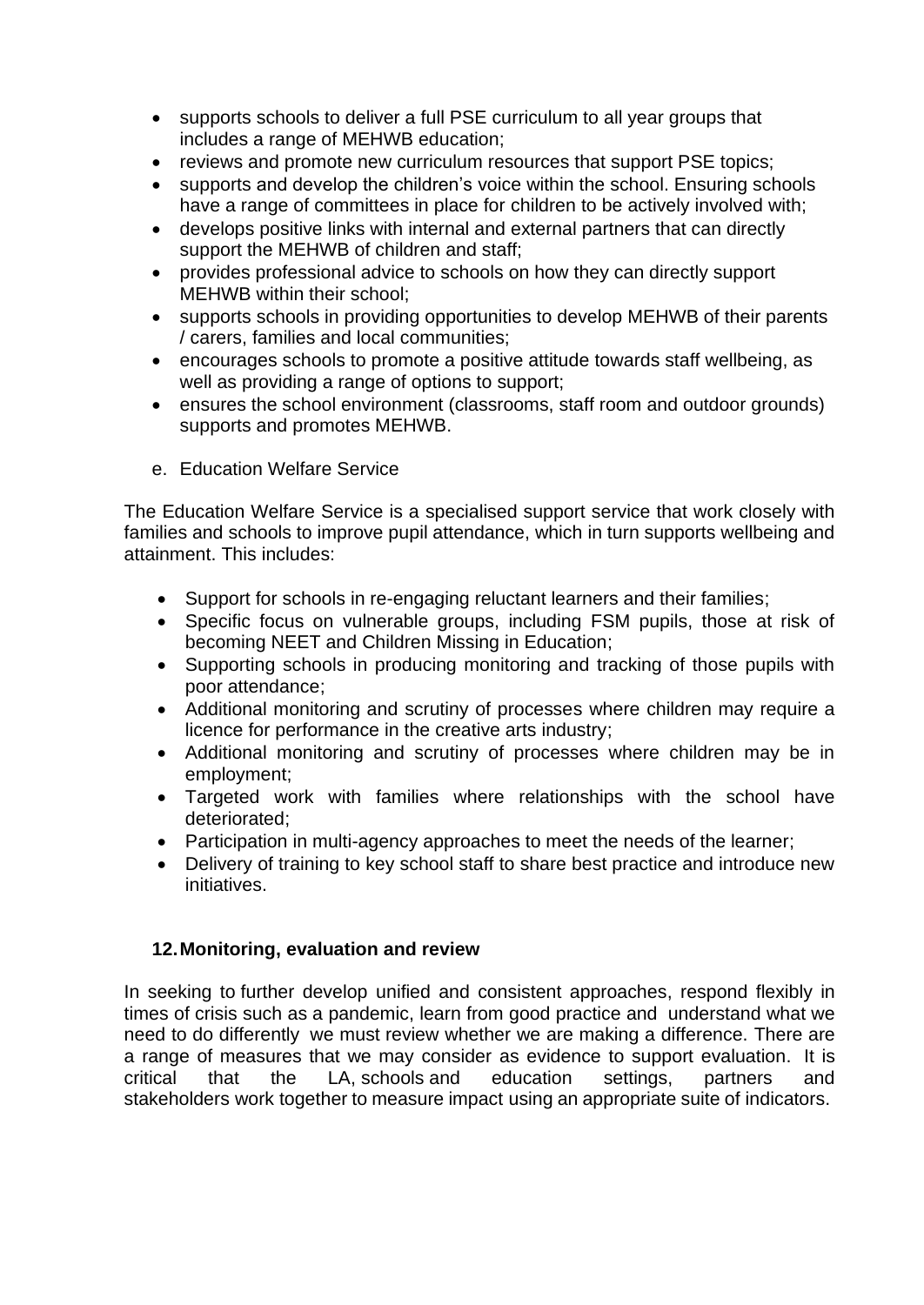From an LA perspective this involves:

- ensuring clear systems and processes are in place;
- promoting early intervention;
- appropriate identification of vulnerable groups;
- ensuring needs of learners are met;
- appropriate use of resources;
- evaluating LA services (delivery and impact) via the SIP;
- links to School Causing concern (SCC) meetings as appropriate;
- partnership meetings with EAS as appropriate
- links to review meetings (within LA or with schools);
- evaluation of stakeholder feedback;
- holding schools to account;
- reporting to Education Scrutiny;
- review meetings with Estyn.

From a schools and staff perspective this includes:

- ensuring a consistent and graduated whole school approach to inclusion, wellbeing and behaviour;
- delivering an inclusive curriculum, responding to the national agenda and children's needs;
- identifying further areas for development through evaluation, review and monitoring of the SDP;
- use of School Health research Network (SHRN) data
- expressing and demonstrating competence in and confidence responding to children' needs;
- reporting increased personal and social wellbeing in work.

From the children's perspective this involves:

- reporting they feel safe in school;
- reporting increased personal and social wellbeing in school ;
- demonstrating increased engagement;
- improved outcomes;
- showing changes in behaviour towards others.

From a data perspective this will show:

- attainment is maintained or improved;
- exclusions are reduced;
- attendance is improved.

#### **13.Training**

The LA will work with partners to provide training and professional learning linked to wellbeing, additional learning needs, behaviour and the exclusion process. This is available to Governors, teachers, TA's and other school / setting staff as appropriate.